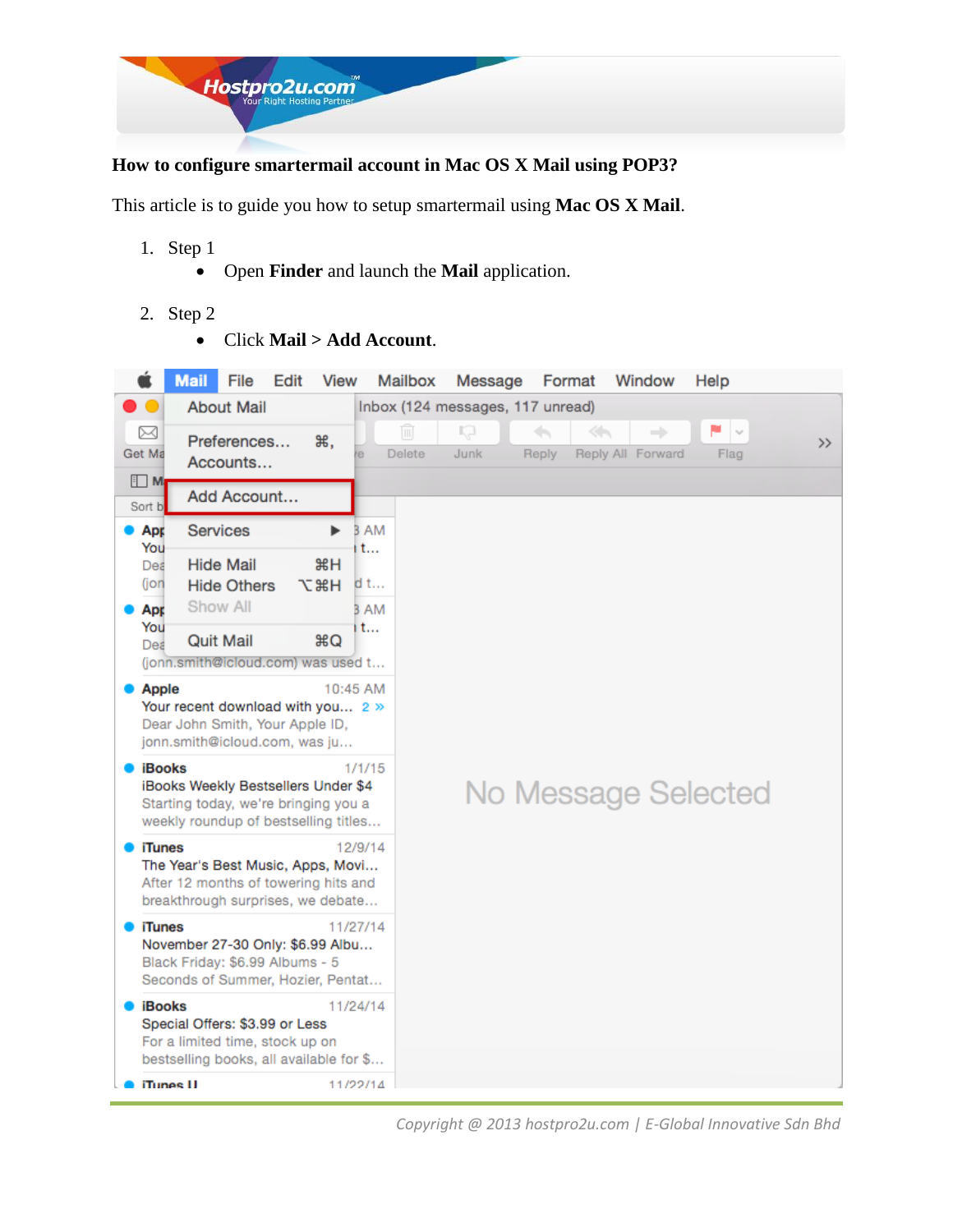

- 3. Step 3
	- Select **Add Other Mail Account** and click the **Continue** button.

| Choose a mail account to add |
|------------------------------|
| ○ loud                       |
| ○ E <mark>图 Exchange</mark>  |
| ○ Google <sup>-</sup>        |
| O YAHOO!                     |
| $\circ$ AoI.                 |
| Add Other Mail Account       |
| Continue<br>Cancel           |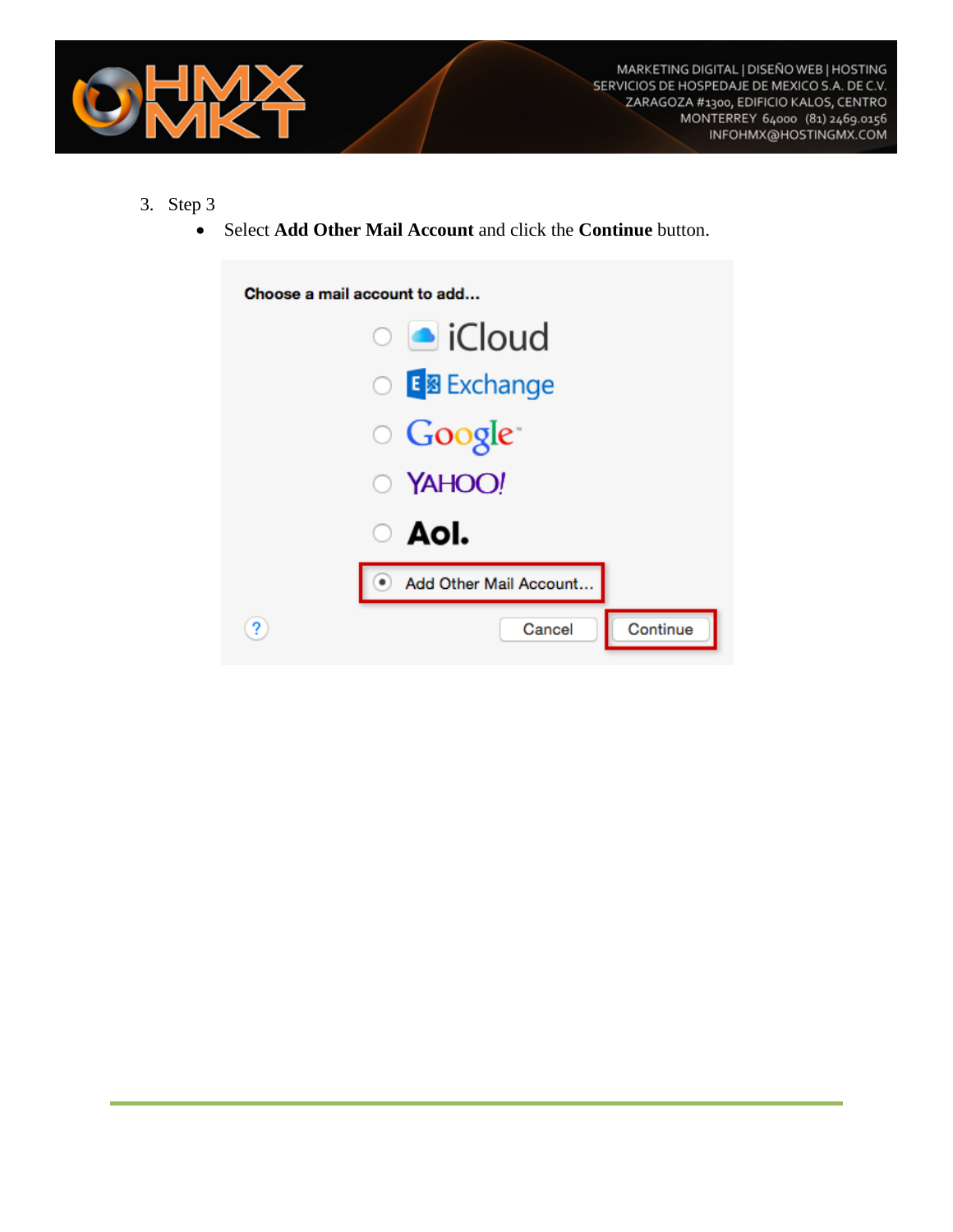

- 4. Step 4
	- Enter your **Full Name, Email Address** and **Password**. When finished, click the **Create** button.

#### **Add a Mail Account**

To get started, provide the following information:

|        | <b>Full Name:</b> | l user1          |        |
|--------|-------------------|------------------|--------|
|        | Email Address:    | user1@domain.com |        |
|        | Password:         |                  |        |
|        |                   |                  |        |
| Cancel |                   |                  | Create |

- 5. Step 5
	- After receiving a message that the **Account must be manually configured** click the **Next** button.

| <b>Add a Mail Account</b>           | To get started, provide the following information: |  |
|-------------------------------------|----------------------------------------------------|--|
|                                     | Full Name: user1 tu nombre                         |  |
| Email Address:                      | user1@domain.com                                   |  |
| Password:                           |                                                    |  |
| Account must be manually configured |                                                    |  |
| Cancel                              | <b>Next</b>                                        |  |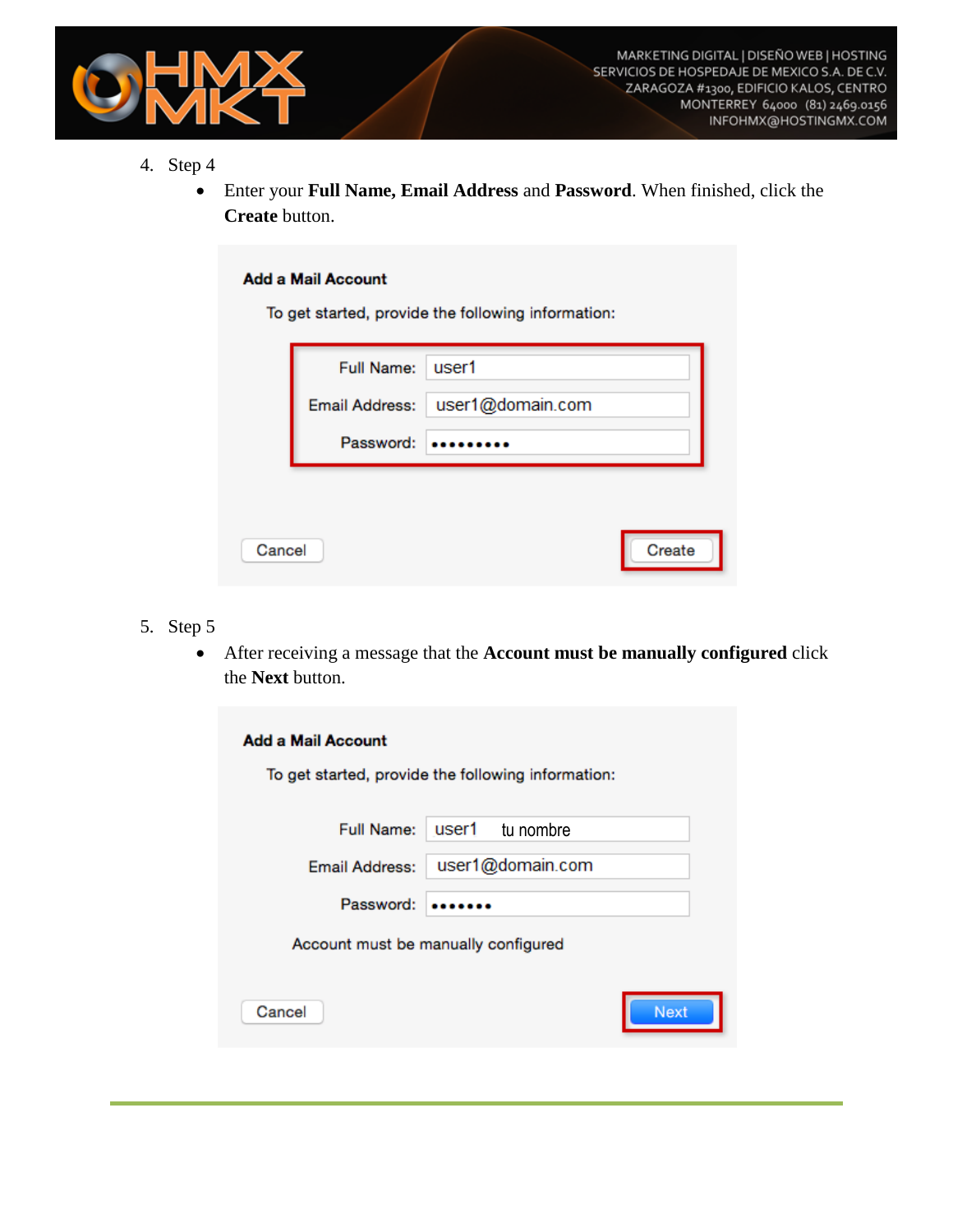

 Supply the **Incoming Mail Server Info** using the table below as a guide. Click the **Next** button when finished.

| <b>Parameter</b> | <b>Value</b>                         |
|------------------|--------------------------------------|
| Mail Server      | pop3.domain.com                      |
| Username         | Your complete e-mail address         |
| Password         | Your password for the e-mail address |

#### **Incoming Mail Server Info**

|        | Mail Server: | Account Type:   IMAP   POP  <br>mail.domain.com |
|--------|--------------|-------------------------------------------------|
|        | User Name:   | user1@domain.com                                |
|        | Password:    |                                                 |
|        |              |                                                 |
| Cancel |              | <b>Next</b><br><b>Back</b>                      |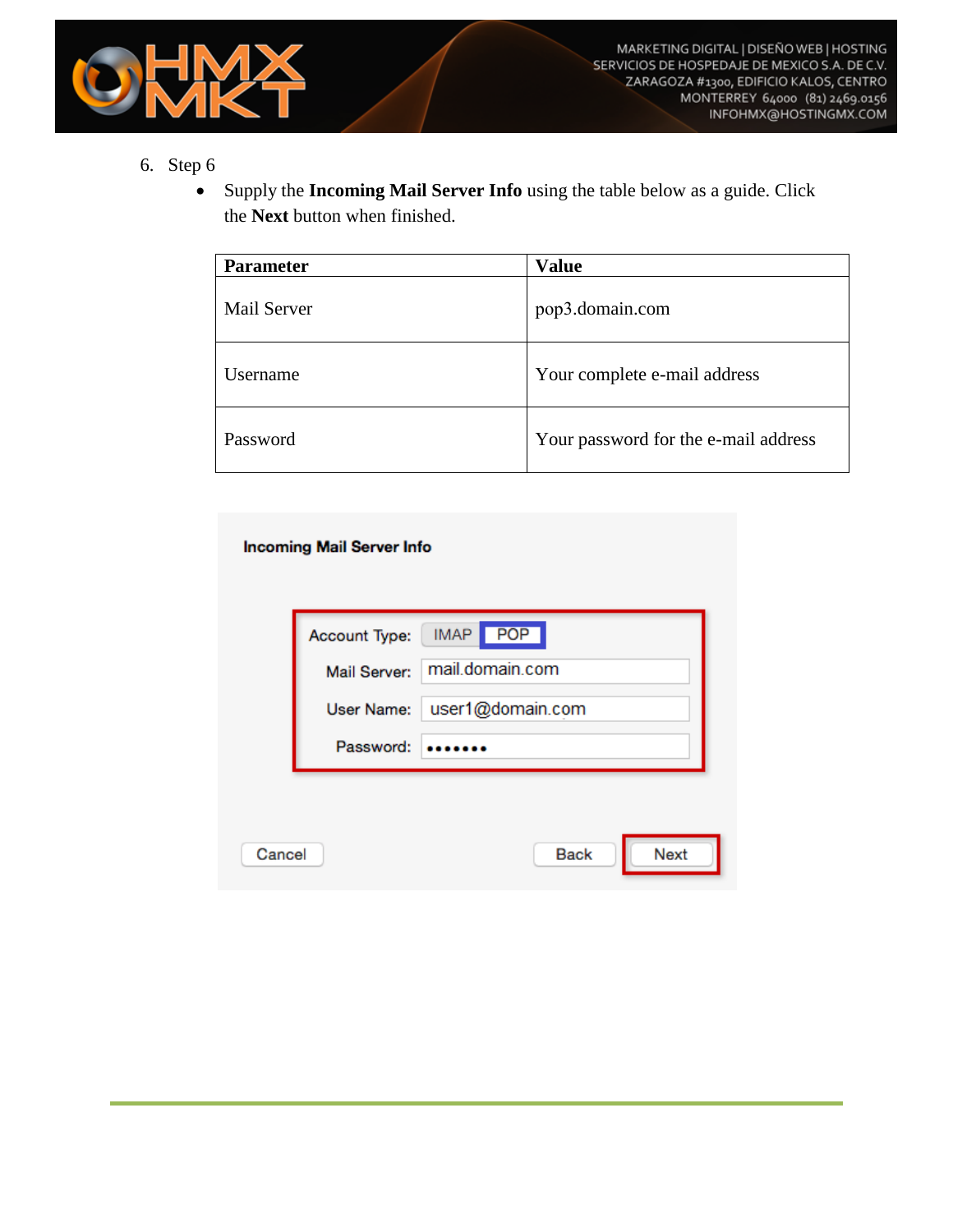

- 7. Step 7
	- After receiving the notice **that Additional account information required**, click the **Next** button.

| <b>Incoming Mail Server Info</b>        |                            |  |
|-----------------------------------------|----------------------------|--|
|                                         |                            |  |
| Account Type:                           | <b>POP</b><br><b>IMAP</b>  |  |
| Mail Server:                            | mail.domain.com            |  |
| User Name:                              | user1@domain.com           |  |
| Password:                               |                            |  |
| Additional account information required |                            |  |
| Cancel                                  | <b>Next</b><br><b>Back</b> |  |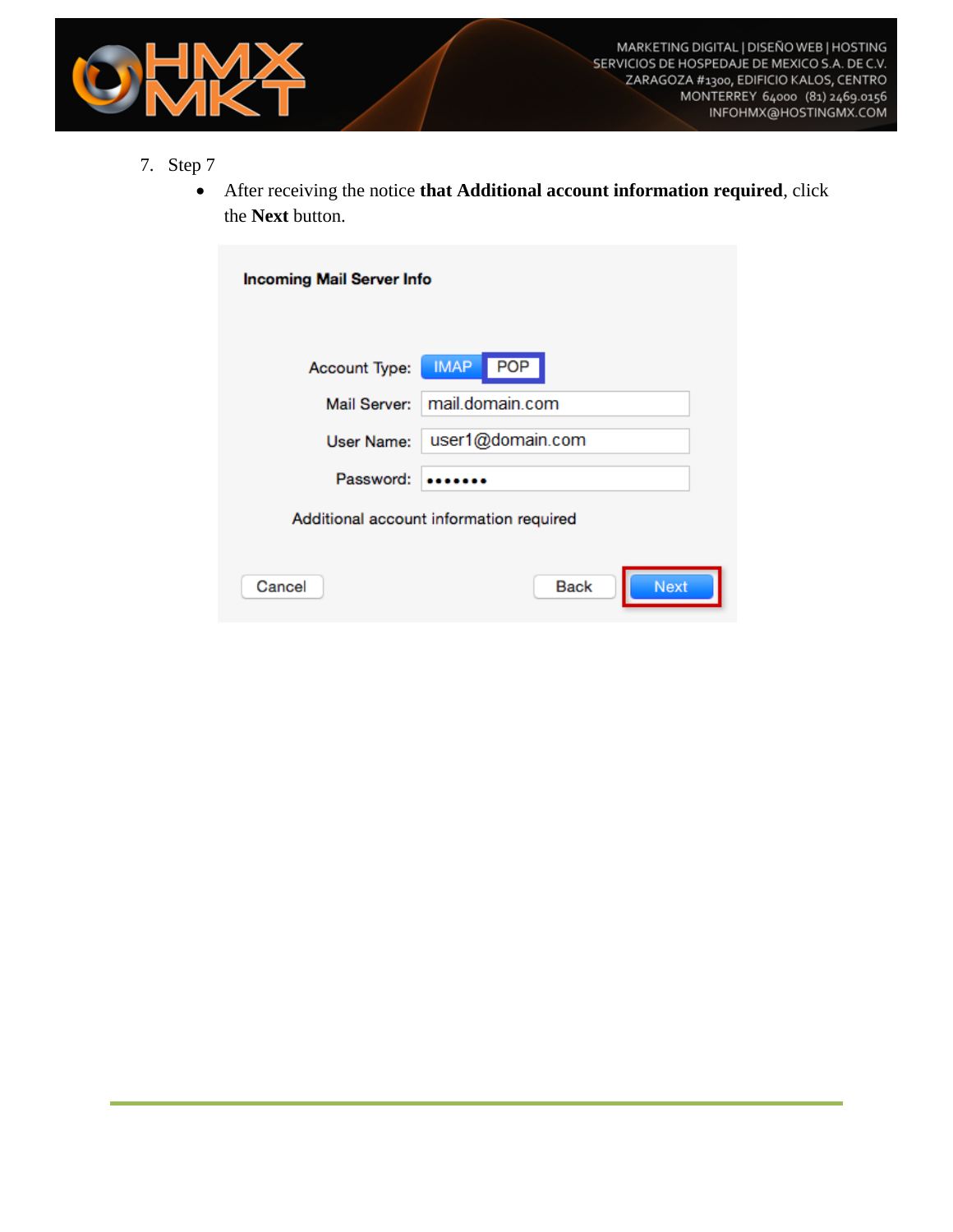

 Supply the **additional Incoming Mail Server Info** using the table below as a guide. Click the **Next** button when finished.

| Parameter      | <b>Value</b> |
|----------------|--------------|
| Port           | 110          |
| Use SSL        | None         |
| Authentication | Password     |

|        | <b>Incoming Mail Server Info</b> |                            |
|--------|----------------------------------|----------------------------|
|        | Path Prefix: Optional            |                            |
|        | Port:                            | 110<br>Use SSL             |
|        | Authentication: Password         | ᄉ<br>$\checkmark$          |
|        |                                  |                            |
|        |                                  |                            |
| Cancel |                                  | <b>Next</b><br><b>Back</b> |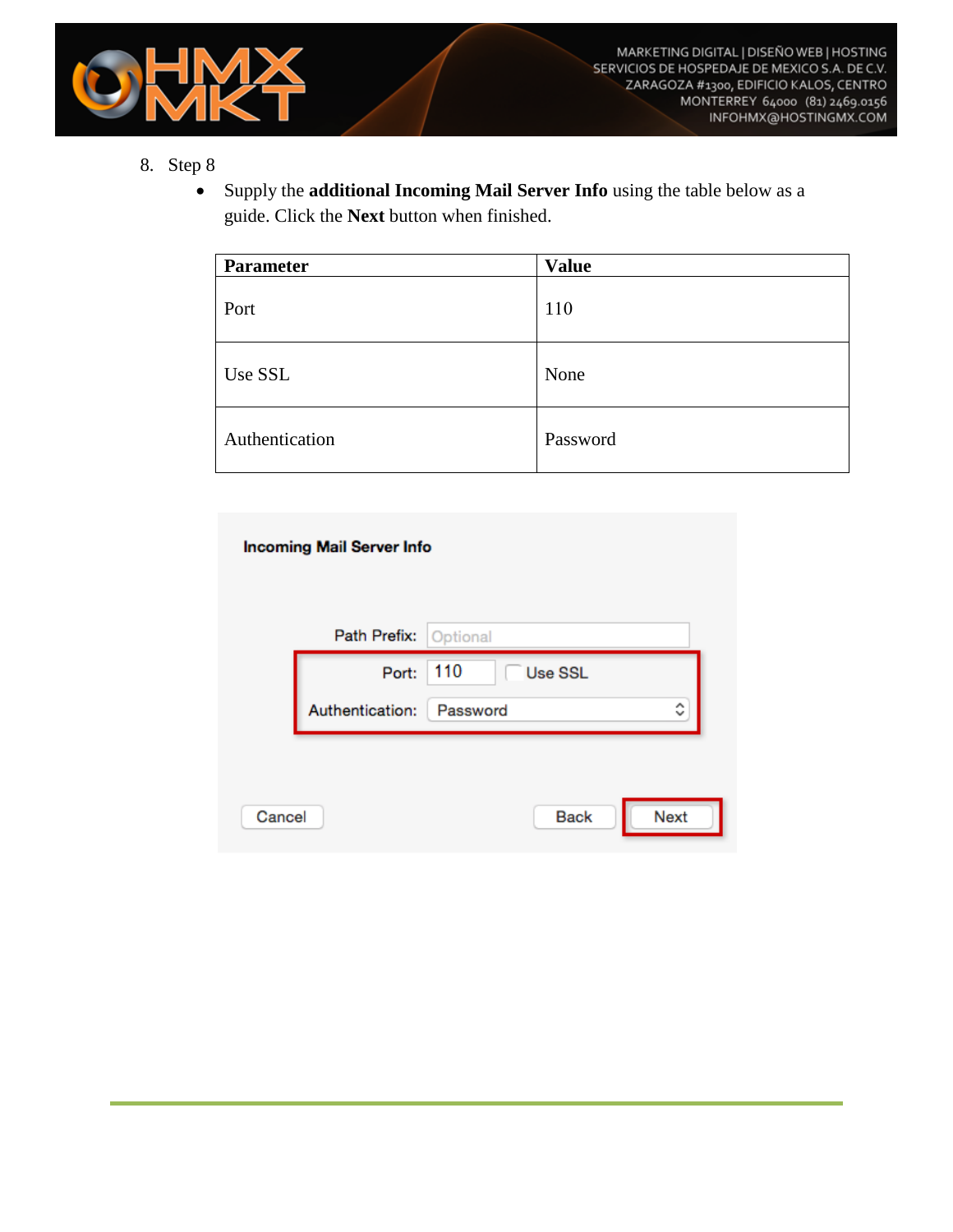

 Supply the **Outgoing Mail Server Info** using the table below as a guide. Click the **Create** button when finished.

| <b>Parameter</b>   | <b>Value</b>                         |
|--------------------|--------------------------------------|
| <b>SMTP</b> server | smtp.domain.com                      |
| Username           | Your complete e-mail address         |
| Password           | Your password for the e-mail address |

### **Outgoing Mail Server Info**

| <b>SMTP Server:</b> | smtp.domain.com       |
|---------------------|-----------------------|
| User Name:          | user1@domain.com      |
| Password:           |                       |
|                     |                       |
|                     |                       |
| Cancel              | Create<br><b>Back</b> |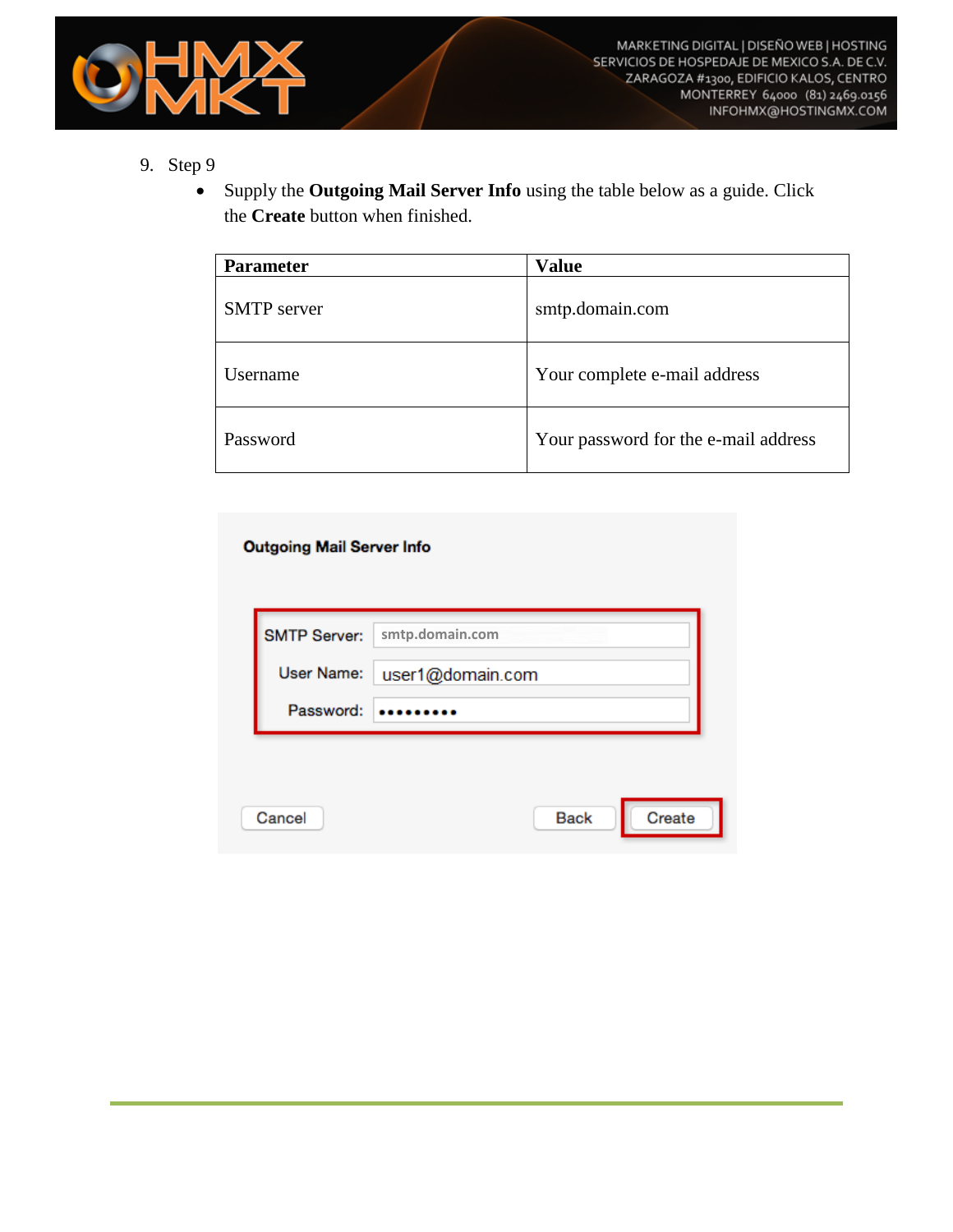

 After receiving the notice that **Additional account information required**, click the **Next** button.

| <b>Outgoing Mail Server Info</b>        |                            |  |  |
|-----------------------------------------|----------------------------|--|--|
| <b>SMTP Server:</b>                     | smtp.domain.com            |  |  |
| User Name:                              | user1@domain.com           |  |  |
| Password:                               |                            |  |  |
| Additional account information required |                            |  |  |
| Cancel                                  | <b>Next</b><br><b>Back</b> |  |  |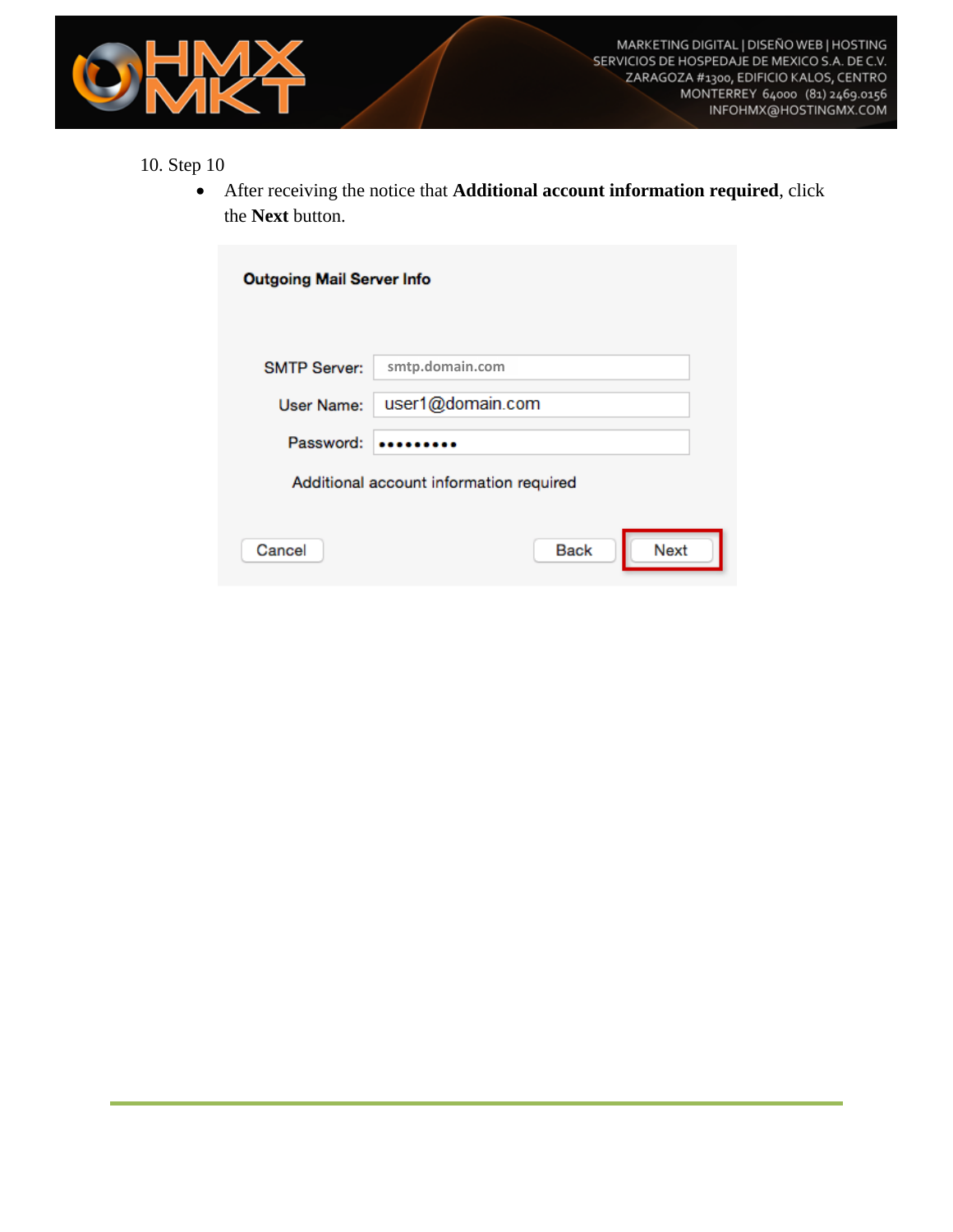

 Supply the **additional Outgoing Mail Server Info** using the table below as a guide. Click the **Next** button when finished.

| <b>Parameter</b> | <b>Value</b> |
|------------------|--------------|
| Port             | 587          |
| Use SSL          | None         |
| Authentication   | Password     |

### **Outgoing Mail Server Info**

|        | Port:           | 587<br>Use SSL |        |
|--------|-----------------|----------------|--------|
|        | Authentication: | Password       | ≎      |
|        |                 |                |        |
| Cancel |                 | <b>Back</b>    | Create |